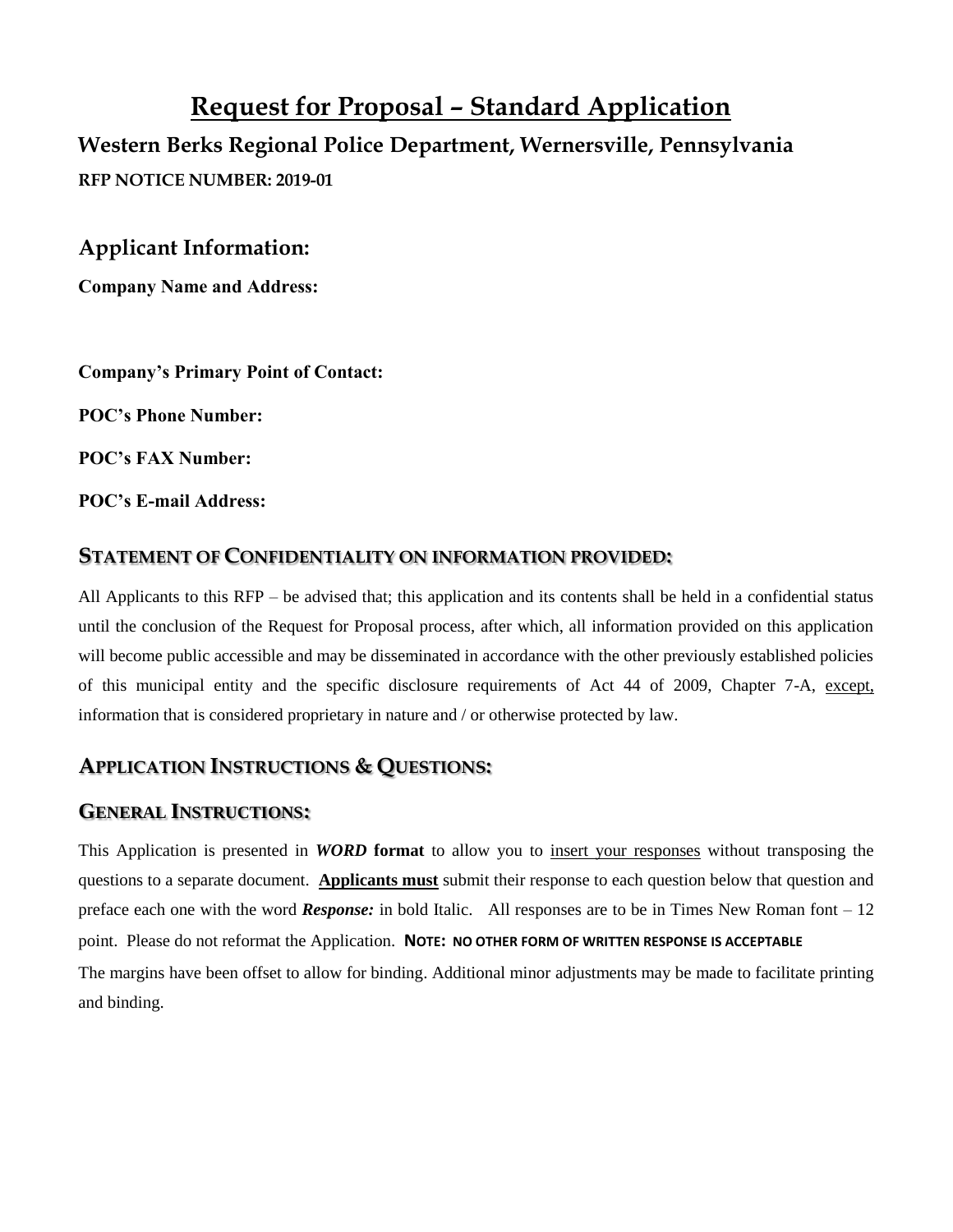#### **SPECIAL INSTRUCTIONS:**

This RFP requires applicants to provide detailed information regarding costs and fees structure. Therefore, the following information is provided to assist applicants in calculating these costs and fees. If you require additional information that is not provided in order to properly respond to this RFP, please request this information by immediately **e-mailing** the designated **RFP Point of Contact**. Please explain – briefly – why the requested information is necessary. Further, the **Western Berks Regional Police Commission** realizes that if the assets are more or less than those stated at the time the applicant assumes the assets, that the quoted fees may also change, commensurate with the change (+ or -) in assets. The fee quotes are therefore considered a "good faith" estimate by the applicant based on the information provided at the time of application.

#### **The following demographic information is provided for the reasons stated above.**

#### **Plan Demographics: All demographics are as of: January 2018**

|                     | <b>Plan Assets</b> | # of Active<br><b>Members</b> | # of Inactive<br>/vested members | # of Retirees |  |
|---------------------|--------------------|-------------------------------|----------------------------------|---------------|--|
| Police Pension Plan | \$818,687          |                               |                                  |               |  |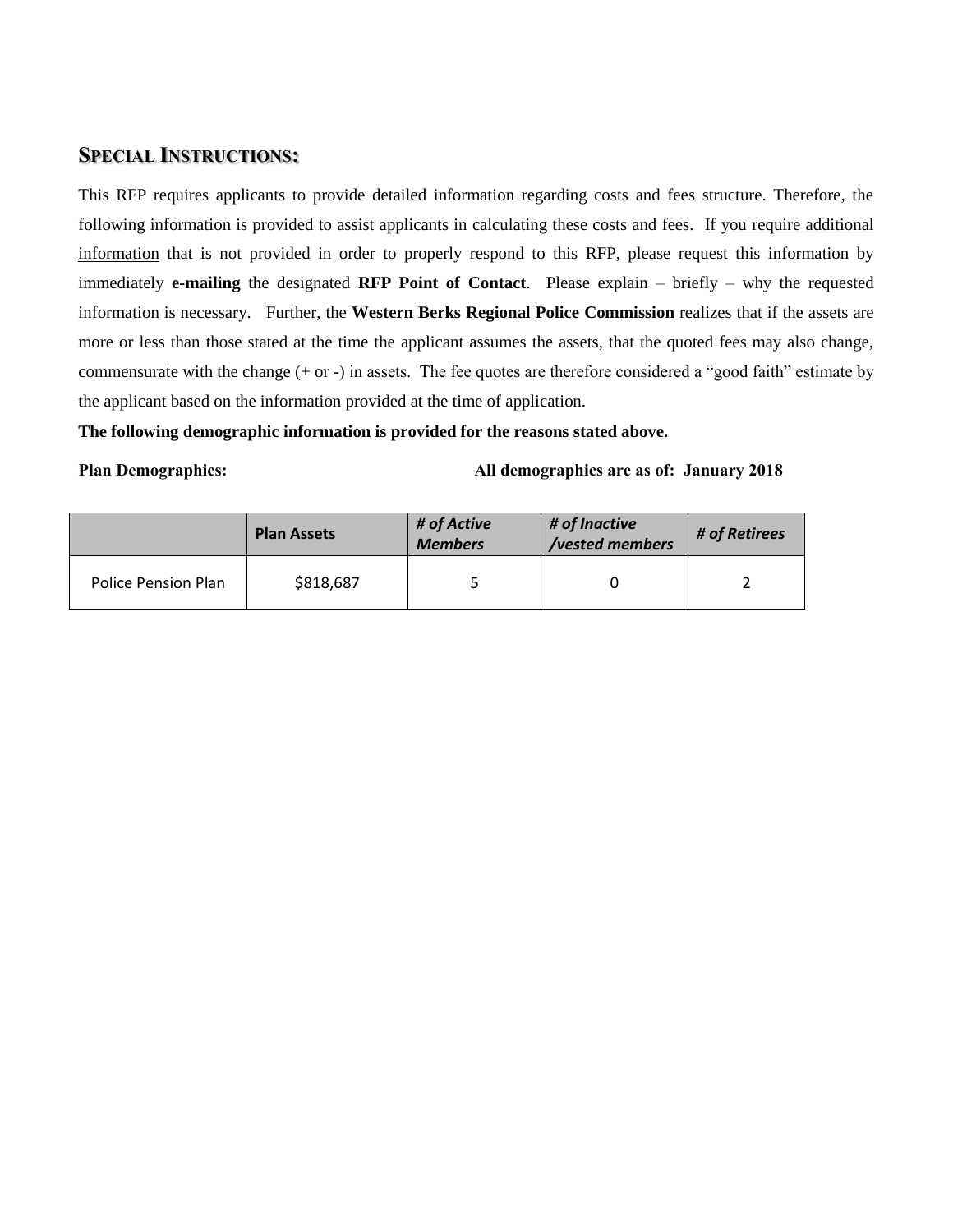# **APPLICATION QUESTIONS:**

# **PART 1 – QUALIFICATIONS & EXPERIENCE**

- **1.** Please provide the names and titles of all individuals who will be providing professional services to the **Western Berks Regional Police Department Pension Plan** identified in the RFP. Further, if your firm will employ any subcontractor, co-applicant, or company that will be a party to proving any of the proposed services relative to this RFP, or in an advisory capacity, please indicate all respective parties and their capacity, relative to servicing these pension plans.
- **2.** Experience and Expertise of your firm and select individuals:
	- a) Describe how long your firm has been providing the types of pension services sought under this RFP – **specifically,** to municipal government entities in Pennsylvania.
	- b) Provide some **brief specifics** relative to the qualifications, experience and expertise of the principal individuals responsible for providing **Investment Management and Advisory Services, as well as Administrative Services.** Specifically address their experience with **PA municipal pensions.**
- **3. Client Demographics:** In general terms, describe the make-up of your current municipal client base by answering the following questions:
	- **a)** How many of your current public pension clients are **Pennsylvania municipal pension clients** at the township, borough, or municipal authority level (commonly referred to as *local government entities*)?
	- **b)** What are the total pension assets of those Pennsylvania municipalities that your firm has under direct financial management?
	- **c)** How many of your PA municipal clients are Non-Uniform Pension Plans?
	- **d)** How many of your PA municipal clients are Defined Contribution Plans?

## **PART 2 – SERVICES PROPOSED, FEES, & CUSTOMER SERVICE**

**WARNING: Your firm MUST disclose all fees** associated with any portion of investment, administration, or advisory services. These will include but are not limited to: **fees directly deducted** from plan assets or billed separately to the Pension Plan; and/ or **any indirect fees** of any form to include fees associated with mutual funds such as expense ratios and other administrative fees or loads – front or back-end. This must also include any fees paid directly or indirectly to any subcontractor or advisor your firm will employ in meeting the requirements of this RFP.

Further, **all quoted fees for services must** provide for or cover all services stated in the RFP as *"Requirements and Specifications"*, at a minimum. **Failure to sufficiently provide** a clear and concise cost estimate, clearly linked to all the desired services requested in this RFP will not be acceptable.

**4. Provide Services and Fees Information:** Provide a list of services your firm (and / or any subcontractors) will provide our pension plans, separating them by category – investment, advisory,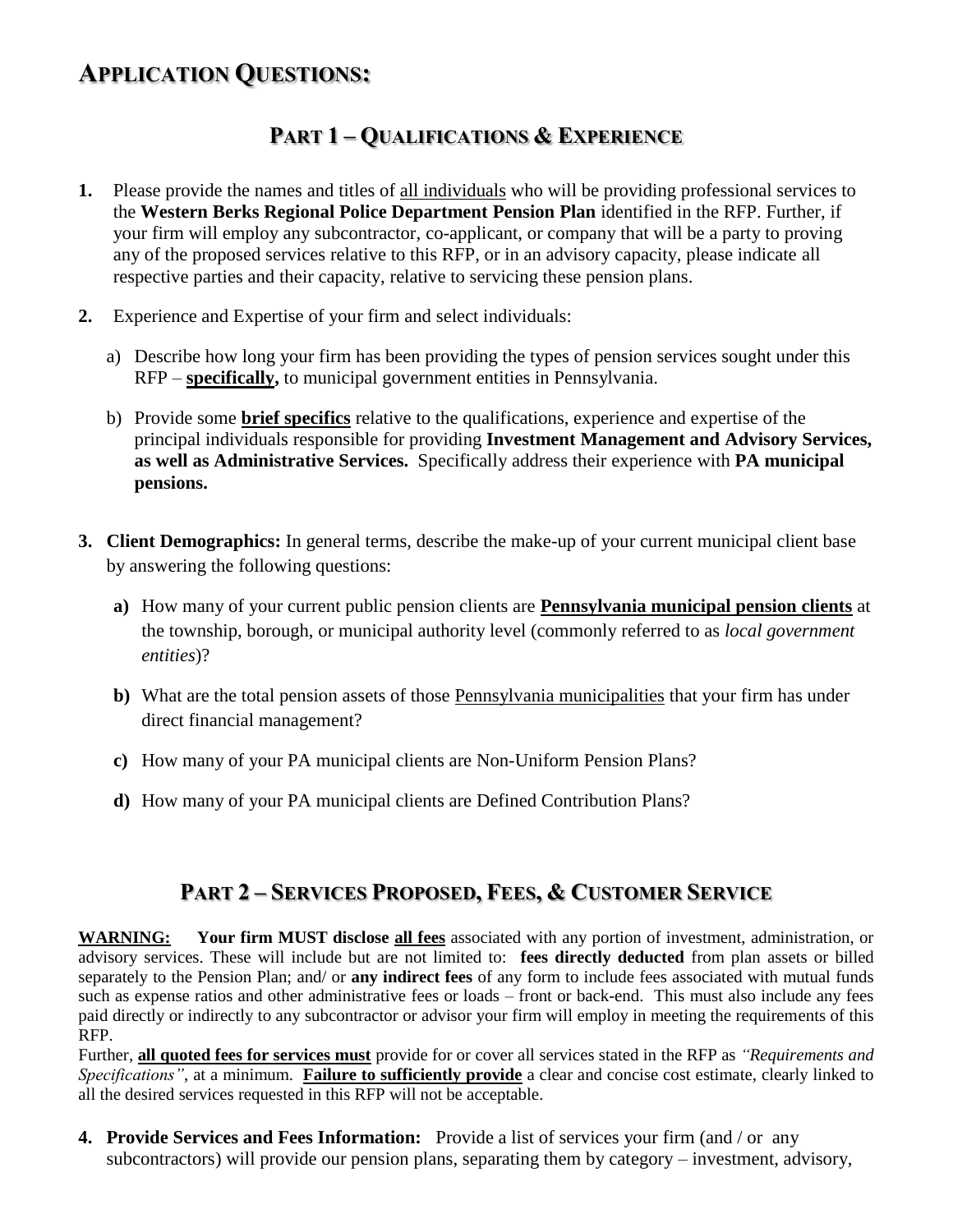administrative, and actuarial, as may be applicable. **Then, after each category of services, list the fees associated with those services, and how those fees are calculated – flat fee, asset-based percentage, etc.**

**5.** Based on your answers to **Question # 4,** complete the **Fee Summary Table below**:

### **Western Berks Regional Police Pension Plan All figures based on Plan Assets of: \$818,687**

| Fee Type (Annual)                                                                                      | <b>Dollar Amount</b> | As a % of Plan Assets |  |  |  |
|--------------------------------------------------------------------------------------------------------|----------------------|-----------------------|--|--|--|
| <b>Total Expected Investment Manager or Mutual</b>                                                     |                      |                       |  |  |  |
| Fund Fees (Expense Ratios, 12b-1 fees, etc.)                                                           |                      |                       |  |  |  |
| <b>Total Expected Investment Advisor</b>                                                               |                      |                       |  |  |  |
| /Management Fee (or RIA Fees)                                                                          |                      |                       |  |  |  |
| <b>Total Expected Actuarial Fees</b>                                                                   |                      |                       |  |  |  |
| (enter annual or 1/2 biennial fees as applicable)                                                      |                      |                       |  |  |  |
| <b>Total Expected Administrative Fees</b>                                                              |                      |                       |  |  |  |
| Other Fees not included above                                                                          |                      |                       |  |  |  |
| <b>TOTAL OF ALL FEES:</b>                                                                              | \$                   | ℅                     |  |  |  |
| Do these fees cover all the services stated in <i>Question # 4 – YES or NO?</i> If not, please explain |                      |                       |  |  |  |

**and then detail those additional fees in response to** *Question #6***.**

- **6.** Specify any additional or ancillary services:
	- **a)** Does your firm offer any other services that are not included in question # 4? What are these services and what are the fees associated with these services?
	- **b)** Will there be any fees associated with **initial set-up or asset-transfer?**
	- **c)** Are there any fees that would be levied **should Western Berks Regional Police Department withdraw or terminate** the professional services contract with your firm before the end of the contract? If early termination fees are applicable, what time or types of restrictions apply to these fees? Does your firm require a specific term or length of contract? If so, indicate the minimum period your firm typically contracts for.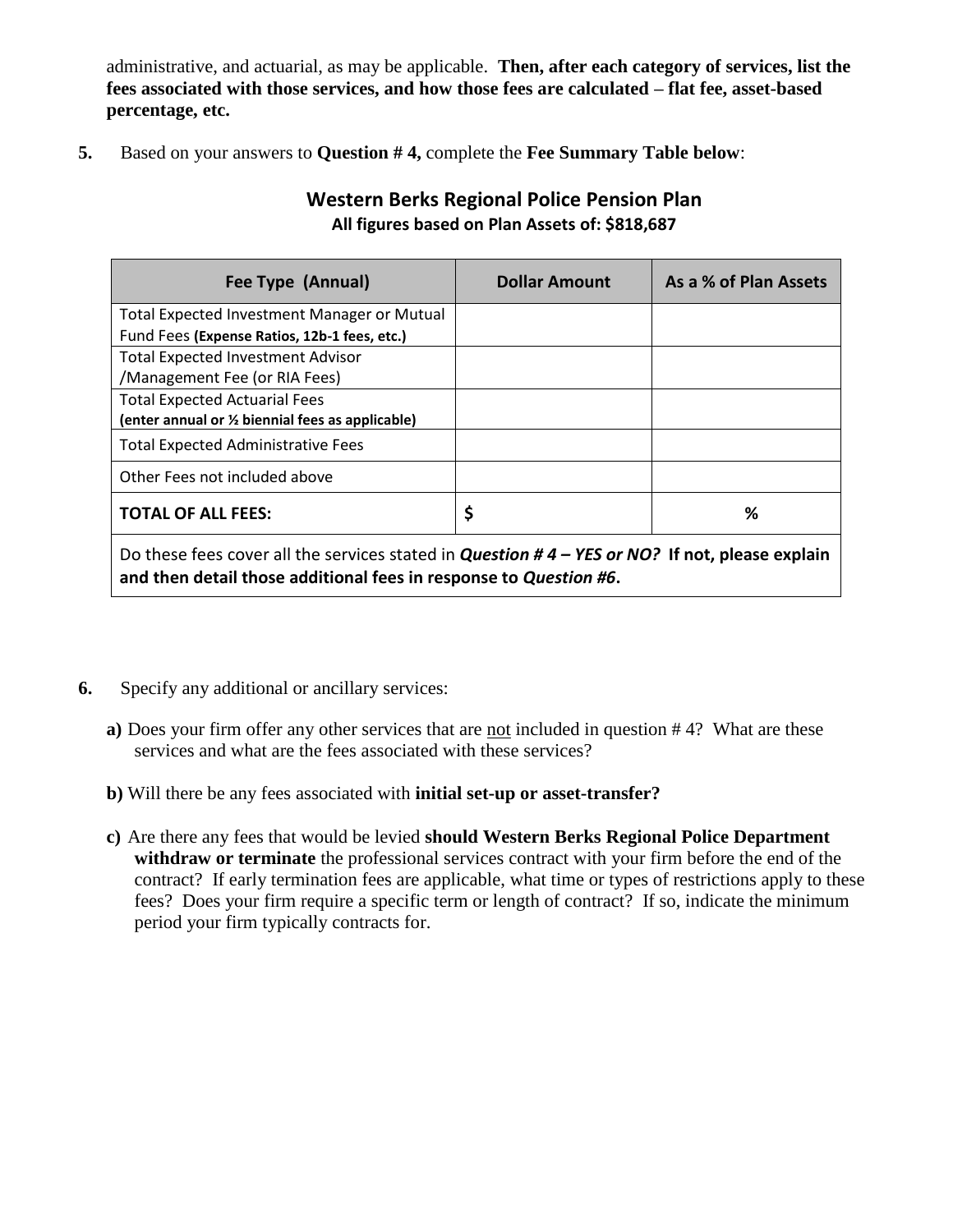# **PART 3 – REPORTING & ACCOUNTABILITY**

- **7.** In accordance with the requirements of this RFP, your firm must agree to offer periodic meetings with municipal leadership to discuss investment performance and /or administrative matters. How often do you suggest these meetings should be held? Are there additional costs incurred for these meetings? If yes, please specify the fees and how they are calculated, including travel expenses if applicable.
- **8.** Briefly describe your firm's approach to monitoring and managing regulatory changes imposed by state and federal government entities and how you assist municipal clients in maintaining compliance. Additionally, describe your firm's approach to handling adverse audit findings by PA Auditor General's Office - should they occur.
- **9.** Provide a sample of an Annual Summary of **Assets Statement or Annual Plan Summary Statement**. One that your firm will routinely provide **Western Berks Regional Police Department Pension Plan**, if you are selected. What are the costs for providing this report?
- **10.** Please provide one example of a recent **Investment Summary Report**. One that you will routinely provide **Western Berks Regional Police Department Pension Plan**, if you are selected. What are the costs for providing this report?

## **PART 4 – INVESTMENT PERFORMANCE & MANAGEMENT**

- **11.** Briefly discuss who is responsible for investment manager selection (or mutual fund selection), asset allocation, monitoring and advising. Also, indicate (normally) how often the account (or the overall portfolio) is reviewed, reallocated, or rebalanced.
- **12.** Briefly discuss your firm's approach to prudent stewardship of the assets of **Western Berks Regional Police Department Pension Plan** and specifically, risk-return measures your firm will employ to protect the plans' assets. What measures or indicators do your firm use to track risk in the portfolio and risk-adjusted return?
- **13.** Briefly describe the **asset classes and allocation mix** your firm proposes to employ if selected to provide investment services. Further, if you will be utilizing mutual funds, provide a sample mutual fund selection for each of the asset classes you would invest in and the corresponding allocation by % to each fund. THEN…describe why you feel your firm's overall approach to asset management is best suited to meet the needs of the **Western Berks Regional Police Department Pension Plan**.

#### **14. Past Investment Performance History:**

**a) Based on your response to Question # 13**, Provide the **Annualized NET** *rate of return* for a client your firm manages and with the same (or essentially the same) asset allocation mix as you have proposed in response to **Question # 13.** Respond for each of the timeframes indicated below and the index (or indexes) your firm uses as a benchmark to measure performance. Be sure the sample client you select has at least 10 years under your management. If not, you may use a composite of your company's clients, so long as they meet the criteria of the RFP and the allocation closely resembles the one you used to respond to **Question # 13** and you **clearly indicate that, in responding to this question.**